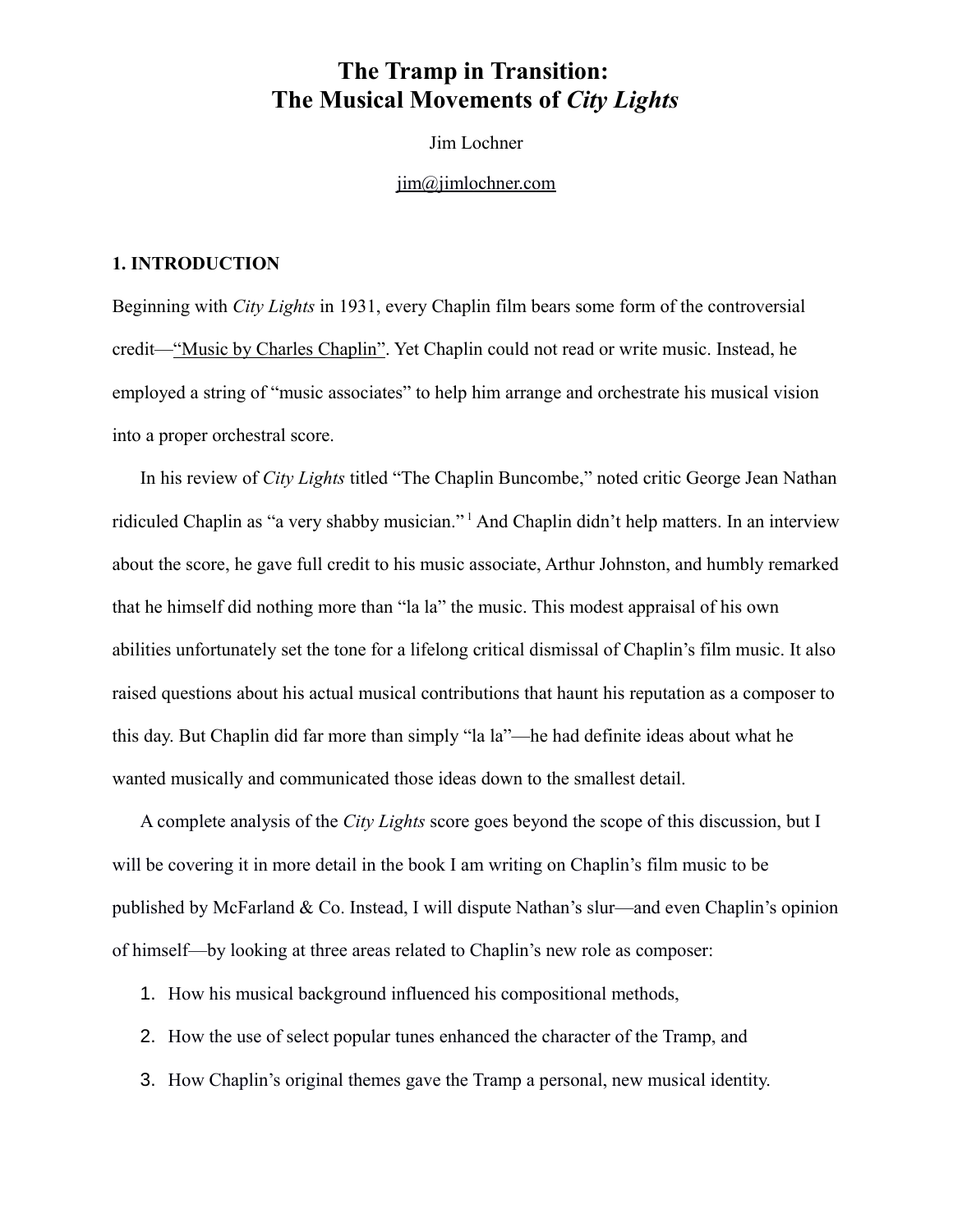#### **2. BACKGROUND**

When work began on *City Lights* in 1928, Chaplin and his beloved Tramp character were caught in the middle of a cinematic revolution. The release of *The Jazz Singer* the year before had ushered in the sound era and audiences were eager to hear the Tramp speak. While the rest of Hollywood was scrambling to convert to sound, Chaplin refused to give up what he called "the eloquence and beauty of pantomime."[2](#page-12-1) However, he was willing to bow to the new technology through the use of sound effects and recorded music. From this point forward, the actor, writer, director, and producer added yet another role to his job description—composer.

But *City Lights* was not Chaplin's first foray into music. In 1916, he co-founded the Charlie Chaplin Music Publishing Company. Chaplin called the venture "collegiate and mad," and joked they sold only three copies of what he described as "two very bad songs and musical compositions of mine."<sup>[3](#page-12-2)</sup> And within three months, the misguided enterprise shut down.

Though he had composed some original themes for *The Idle Class* and *The Kid*, Chaplin faced the task of writing 82 minutes of music for *City Lights*, a daunting prospect for even the most seasoned composer. And since he couldn't read or write music, Chaplin was forced to convey his musical vision by whatever means necessary.

#### **2.1. Chaplin's Compositional Methods**

Chaplin had taught himself to play the violin and cello long before he began in films. During his stage career, he would drag his cello along on tour. He later had a special violin made, reversing the fingerboard because he felt he had greater dexterity in the fingers of his right hand. So it was only natural for Chaplin to compose by scratching out his melodies on these particular instruments. His fondness for the violin and cello also led to orchestrations that relied heavily on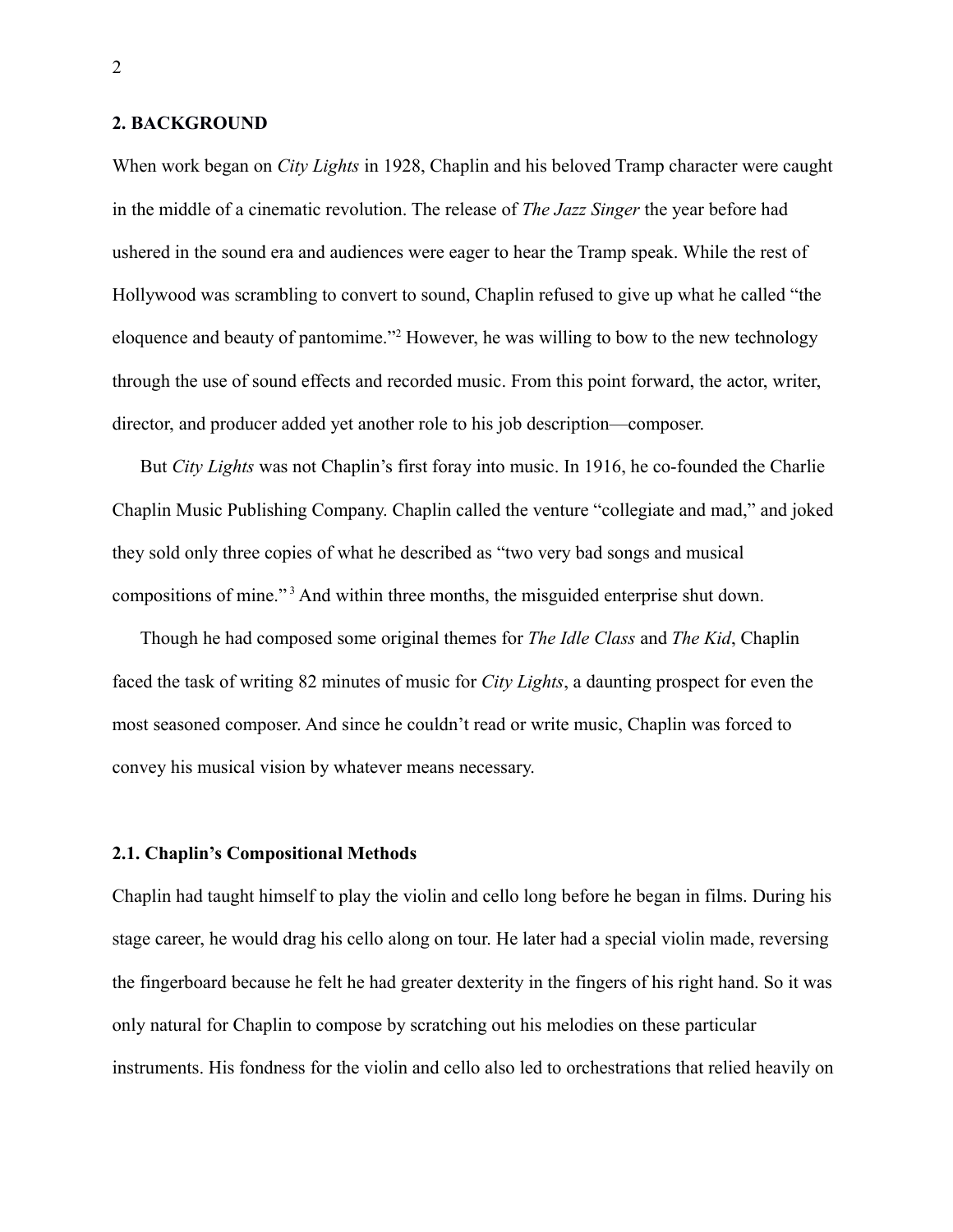the string section. Eric James, who was Chaplin's music associate the last 18 years of his life, believed Chaplin would have used the strings "in every conceivable passage of the music," had James not taken a firm stand and pointed out that "their repetitious use would destroy the validity of all that [they] had done."<sup>[4](#page-12-3)</sup> In addition to the violin and cello, Chaplin would pluck out melodies on the piano with the first three fingers of his right hand. If all else failed, he would sing, hum, or whistle musical fragments.

According to David Raksin, who served as an orchestrator and arranger on *Modern Times*, Chaplin "knew a good deal about music. And what he didn't know, he would pick up from everybody."<sup>[5](#page-12-4)</sup> What this meant in practice is that Chaplin would sometimes compile melodies by jotting down the names of established pieces of music that contained the notes he required. For example, one melody could begin using the first two notes from an orchestral work by Grieg, the next four notes from the opening bars of a Liszt piano piece, another three bars from something else, and so on.

Chaplin's laborious compositional process used any and all combinations of these various methods. It was then up to the music associate to decode the list and create the melody he felt Chaplin had in mind—note by note and phrase by phrase—until every phrase had been allocated. A document located in the Chaplin Archive shows a string of musical notes written out in letters. There is no rhythm attached, but we can assume this was a result of one of Chaplin's dictation sessions with his music associate.

Raksin also remarked that not much escaped Chaplin's eye or ear. Chaplin had suggestions not only about themes and their appropriateness but also about the way in which the music should develop—whether the melodies should move "up" or "down," and whether the accompaniment should be "tranquil" or "busy."[6](#page-12-5) Chaplin also used the names of other composers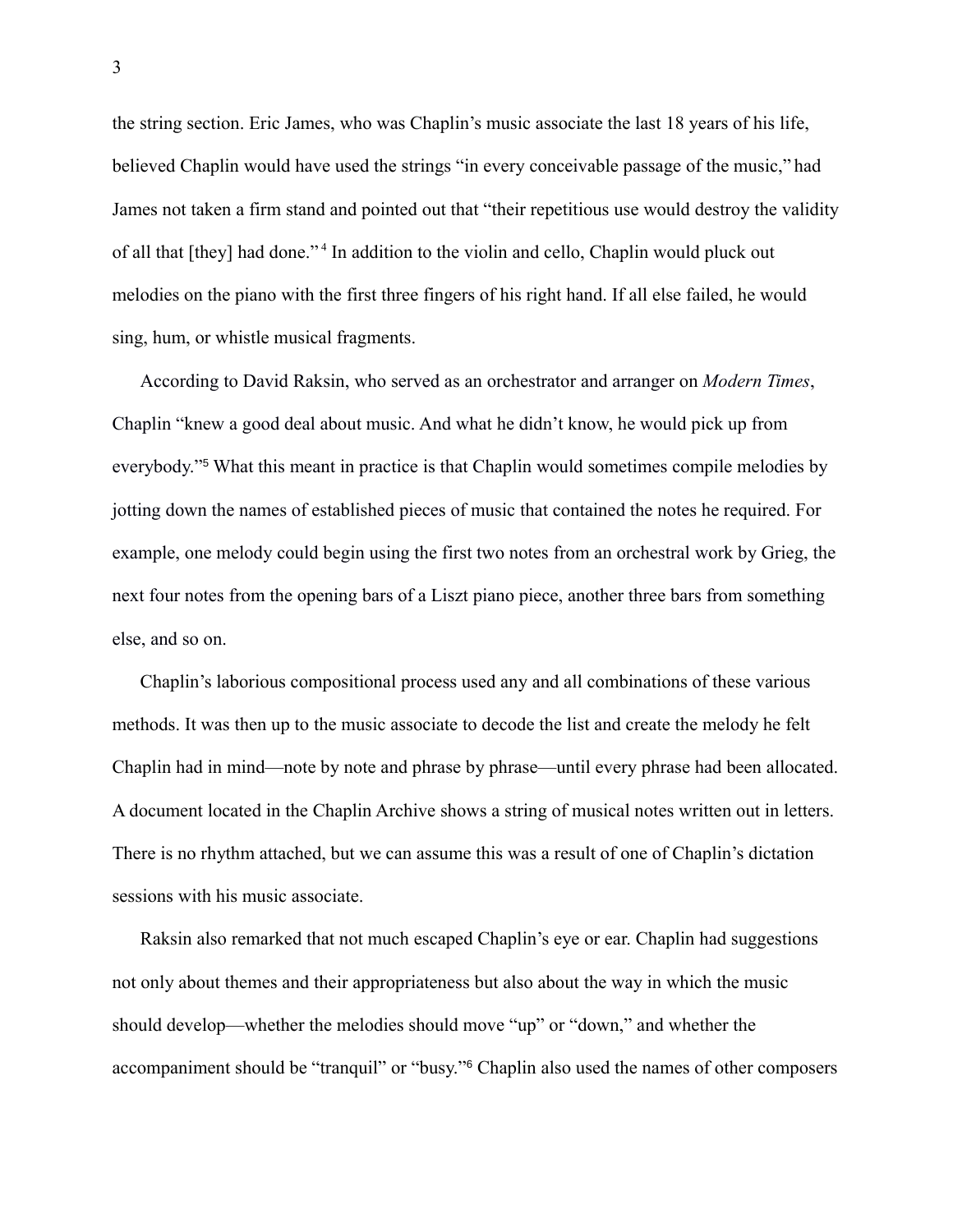when he wanted a particular style. For instance, he might say, "A bit of 'Gershwin' might be nice there,"[7](#page-12-6) or ask for a phrase to be made "Wagnerian".[8](#page-12-7) Paperwork at the Chaplin Archive lists pages of detailed notes on the music—reel-by-reel and cue-by-cue. (These include notes such as "On insert of Henry, begin hurry music" and "As elevator goes down with C.C. on it—run down the scale.") These notes demonstrate not only the broader level of Chaplin's commentary, but also the minute detail he incorporated to make sure each note and phrase was properly placed.

Eric James later called the whole process "the most arduous and difficult way" he'd ever heard of in music composition.<sup>[9](#page-12-8)</sup> But Meredith Willson, the music associate on *The Great Dictator* and later the composer/lyricist of *The Music Man*, said that Chaplin's ideas "unerringly work[ed] out to be exactly what the sequence needed." <sup>[10](#page-12-9)</sup> And sometimes a sequence needed a melody that was instantly recognizable to his audience.

#### **2.2. Popular Tunes**

On most of his previous feature films, Chaplin collaborated with various musicians to pull together compilation scores of classical music, popular tunes of the day, and stock library cues which were written to be plugged into any silent film. For instance, the program for *The Kid* shows a string of library cues with "descriptive" titles like *Dramatic Tension No. 44* alongside Bach's "Ave Maria" and "Rock-a-Bye Baby".[11](#page-12-10) *The Circus* included everything from Scott Joplin's "Maple Leaf Rag" and Irving Berlin's "Blue Skies" to music from Victor Herbert's *Naughty Marietta* and Leoncavallo's *Pagliacci*. Unfortunately, these compilation scores were at the mercy of the theater musicians and, as Chaplin said in an interview, one could only "hope the organist would play them."[12](#page-12-11) In his review of *City Lights*, George Jean Nathan incorrectly stated the score consisted of "nothing more than a cheap paraphrase of...past popular tunes."[13](#page-12-12) But with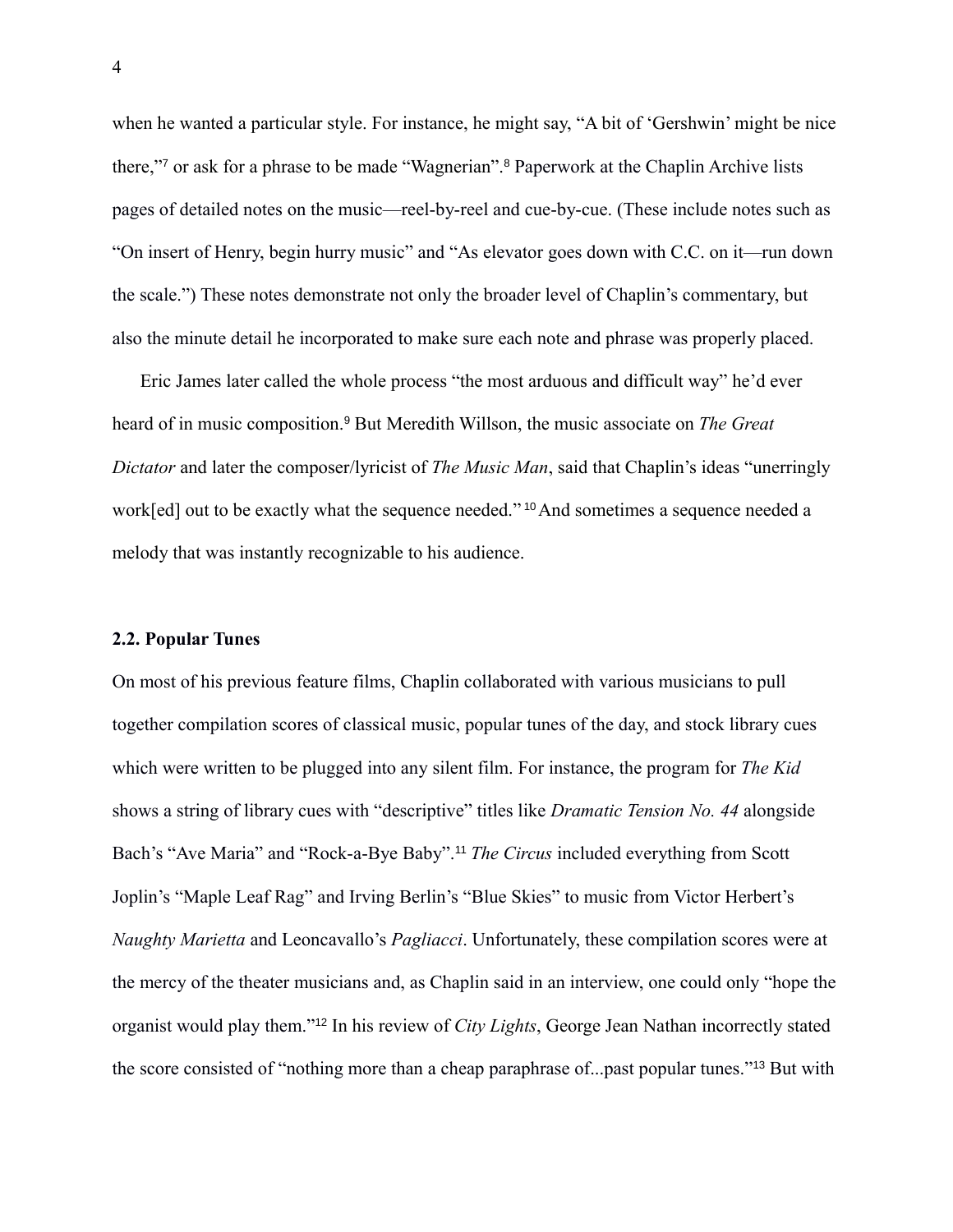the advent of sound, Chaplin was able to re-engage his compositional side and incorporated only a handful of familiar songs in the *City Lights* score.

The first recognizable tune occurs in the opening scene where the Tramp is discovered sleeping underneath a tarp on a new statue that is being dedicated. When he wakes up and gracefully tries to get down, he impales himself on the sword of a neighboring statue. The band strikes up "The Star-Spangled Banner" (Fig. 1), and he struggles to remain erect and properly patriotic, all the while still impaled on the sword. The cue is only 21 seconds long but Chaplin mines further humor from the situation by contrasting the Tramp's silliness against a typically solemn tune.





The next popular melody may be unfamiliar to many of today's audiences, but it underscores one of Chaplin's cleverest uses of music. In the party scene at the millionaire's mansion, the Tramp accidentally swallows a whistle, and as he hiccups, the whistle chirps. The situation gives Chaplin one of his best audio gags, one that would not have been nearly as successful without synchronized sound. When a singer stands up to perform, the melody he "sings" is only heard in the solo violin introduction that accompanies him. The humor comes from the song title—"I Hear You Calling Me" (Fig. 2), a British ballad from 1908 that became a hit for Irish tenor John McCormack. When the Tramp moves to the patio, a duet for boozy trombone and violin subtly heightens the comedy as the whistle "calls" a cab from around the corner. Chaplin's audiences probably would have understood the musical reference, especially since McCormack had recently sung the song in the 1930 film *Song o' My Heart*. Today, the laughs result from a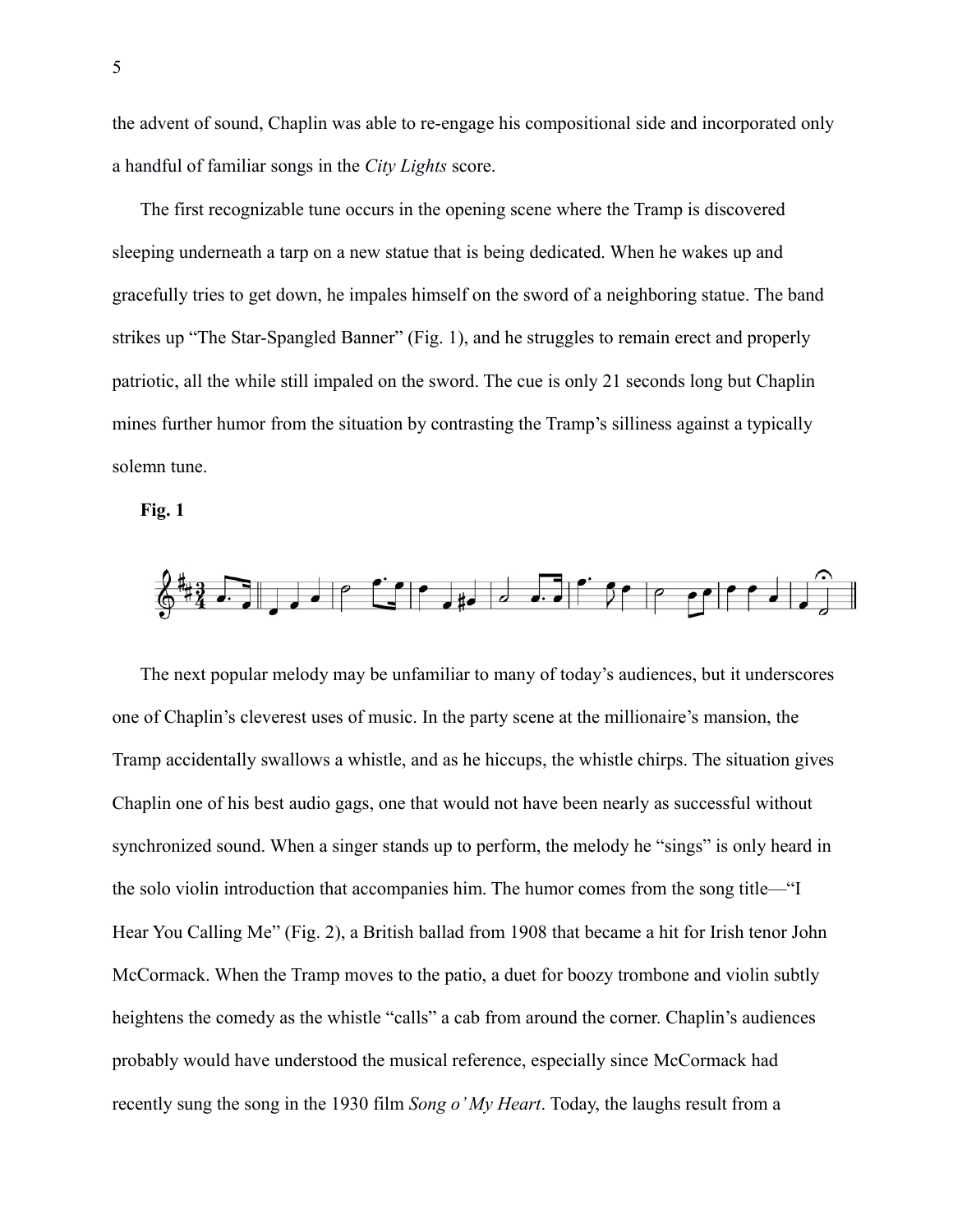combination of the whistle and the Tramp's peerless facial expressions. But Chaplin's sly musical take on the song title gives the moment an extra level of clever musical wit.



The most prominent use of a popular tune was supposed to be an original Chaplin theme. In October 1928, Chaplin copyrighted a song he had written called "Beautiful, Wonderful Eyes". Though the song wasn't used in the film, it was undoubtedly meant to serve as the theme for the blind flower girl. The song's early copyright date further proves that Chaplin intended using his own music in the film from the beginning planning stages. Instead, Chaplin replaced that tune with "La Violetera" (Fig. 3), written by José Padilla in 1914 and also known as "Who'll Buy My Violets". No doubt Chaplin chose to incorporate the tune as a tribute to Spanish singer Raquel Meller, who had popularized the song and whom Chaplin had originally tried to secure for the lead role in the film. Unfortunately, the Spanish flavor of the melody doesn't match the delicate quality of Virginia Cherrill's performance.





On the other hand, the habanera rhythm in the accompaniment (Fig. 4) can be interpreted as the Tramp's courtship dance. The habanera's weight on the downbeat followed by a lift up to the first quarter note and back paints a subliminal impression of his shy reticence in pursuing her. In other words, there is hesitation in the musical rests, followed by a slight "step" forward, then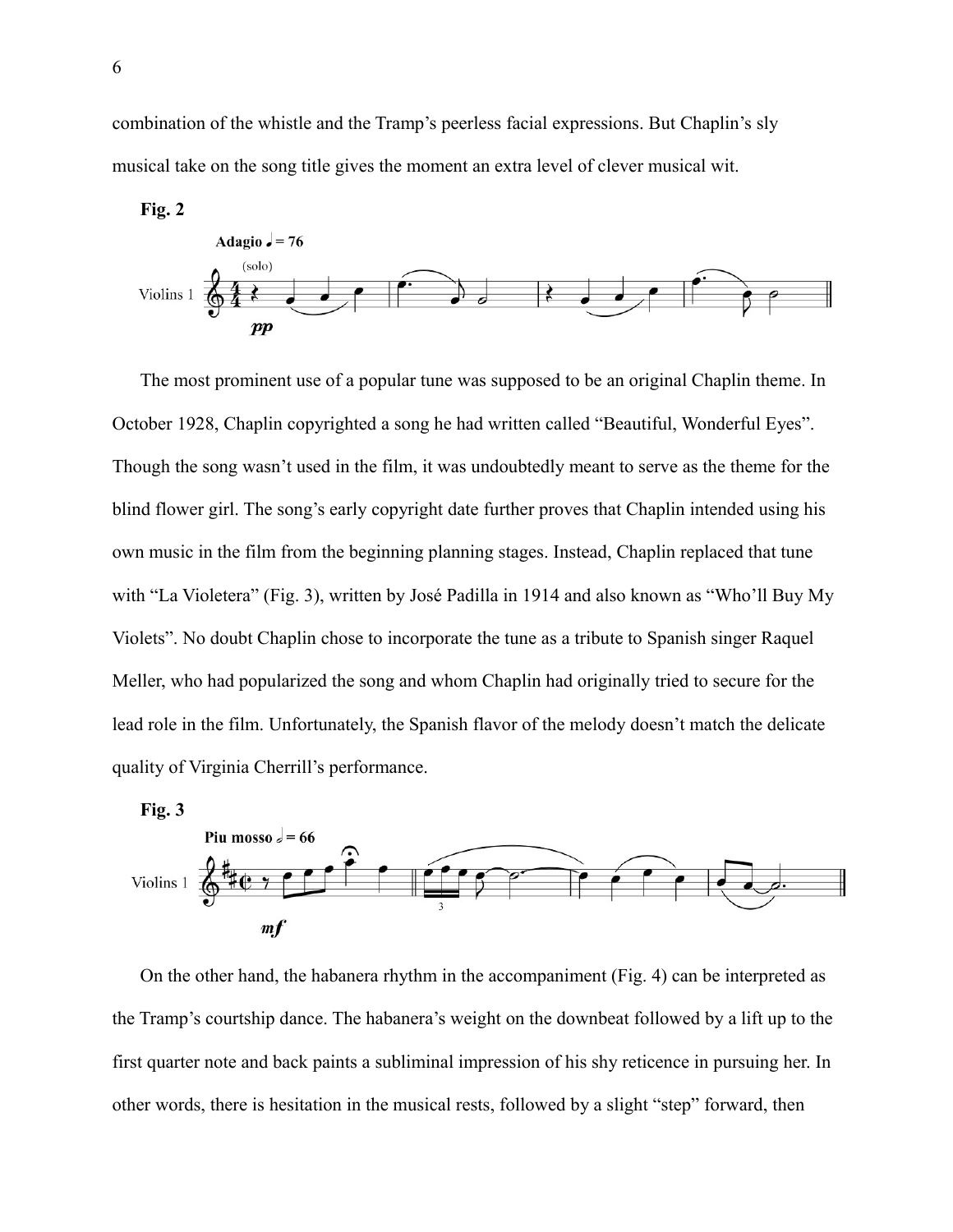back. This understated rhythm underscores the Tramp's actual back-and-forth movements in his first meeting with the flower girl. At this stage, it also provides a more interesting musical clue to their budding relationship than the overt sentimentality of the main melody.



Chaplin quotes other popular tunes such as Stephen Foster's "Old Folks at Home," W. C. Handy's "St. Louis Blues," and some clever uses of "How Dry I Am" for the drunk millionaire. But most of the 82-minute score consists of Chaplin's original music.

### **2.3. Original Musical Themes**

Chaplin described his musical style as "simple," [14](#page-12-13) in keeping with the character of the Tramp. This "simple music," combined with Chaplin's natural melodic gifts, produced hummable tunes that often harkened back to his days in the English music halls. Out of the dozens of themes Chaplin composed for *City Lights*, we will look at four melodies that give us a window into Chaplin's musical view of the Tramp.

In this score, Chaplin laid the groundwork for certain musical styles that he would continue to use through the rest of his career. First up are the "Promenade" themes, two primary themes that embody the Tramp's carefree walk through life. The first theme is an ascending melody (Fig. 5) that accompanies the Tramp on his first leisurely sidewalk stroll. The triplets and dotted rhythms give the theme an easygoing bounce that offsets the cruelty of the taunting newspaper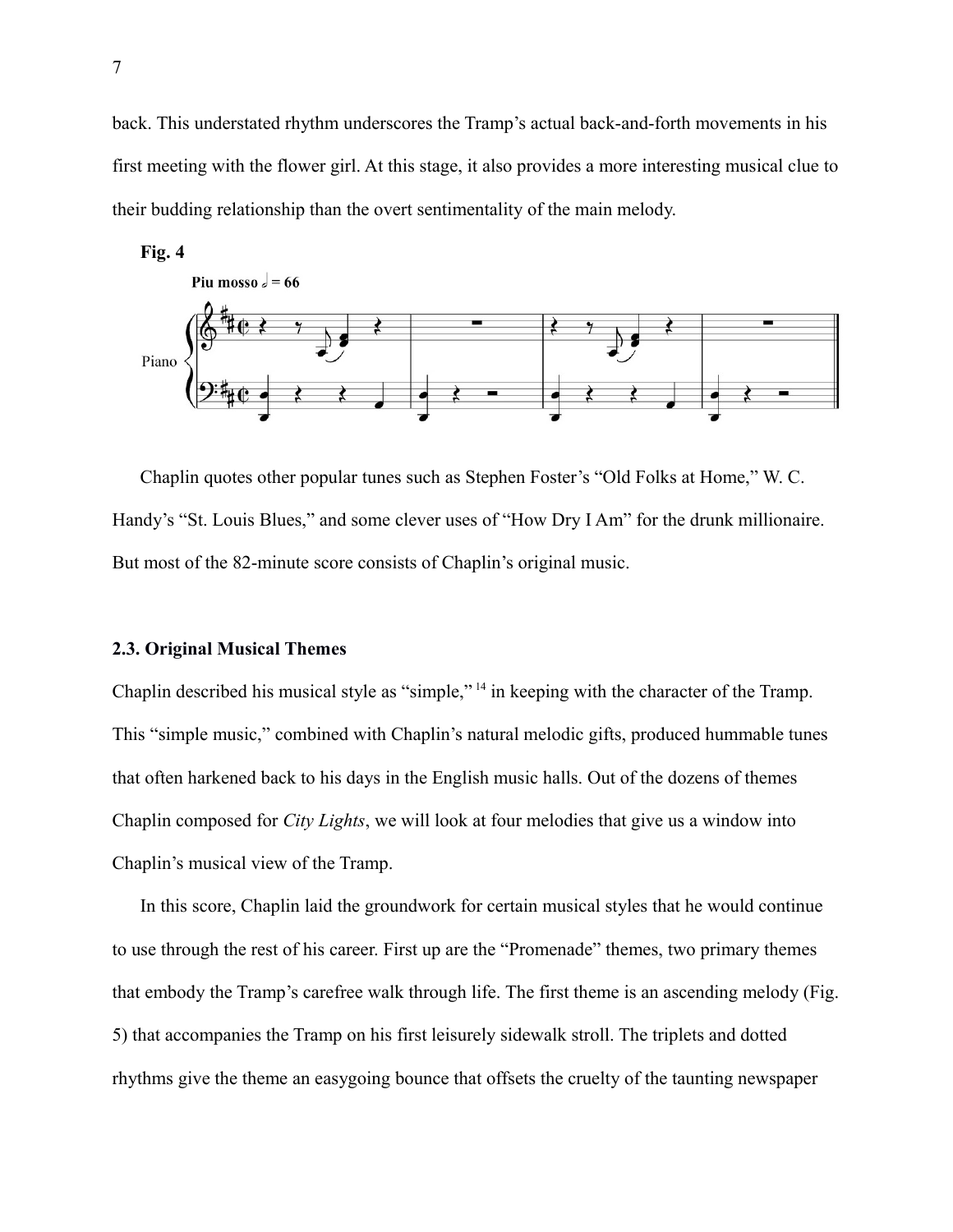boys on the corner. Chaplin also uses this "Promenade" theme as a springboard for other themes, which also incorporate bright major key signatures and dotted rhythms, and provide further musical confirmation of the Tramp's innocence and essential good nature.





The second half of the Tramp's promenade music is a waltz (Fig. 6), one of several Chaplin composed for the film and a musical genre he used in nearly every score. The "Valse 'Promenade'" immediately follows the earlier "Promenade" theme as the Tramp eyes a naked mannequin through a store window. The melody line mimics the Tramp's back-and-forth steps as he comes perilously close to falling into the elevator shaft in the sidewalk. The use of caesuras, which are musical markings that indicate a complete pause, give the theme a halting quality. These are particularly effective as we can almost see what the Tramp is thinking during these musical rests. The theme, which plays in straightforward three-quarter time in later scenes, is marked *gracioso*, another strong musical clue of Chaplin's view of the character.

#### **Fig. 6**



These two "Promenade" themes are associated with the Tramp's elegant view of himself, at least as seen through the eyes of his creator. An outsider's view of the Tramp, however, whether from the viewpoint of other characters or from us as audience members, is decidedly different. Chaplin neatly presents the more obvious bumbling side of the Tramp's personality with a loping, staccato theme in the bassoon (Fig. 7). Though it is not a strict interpolation of the first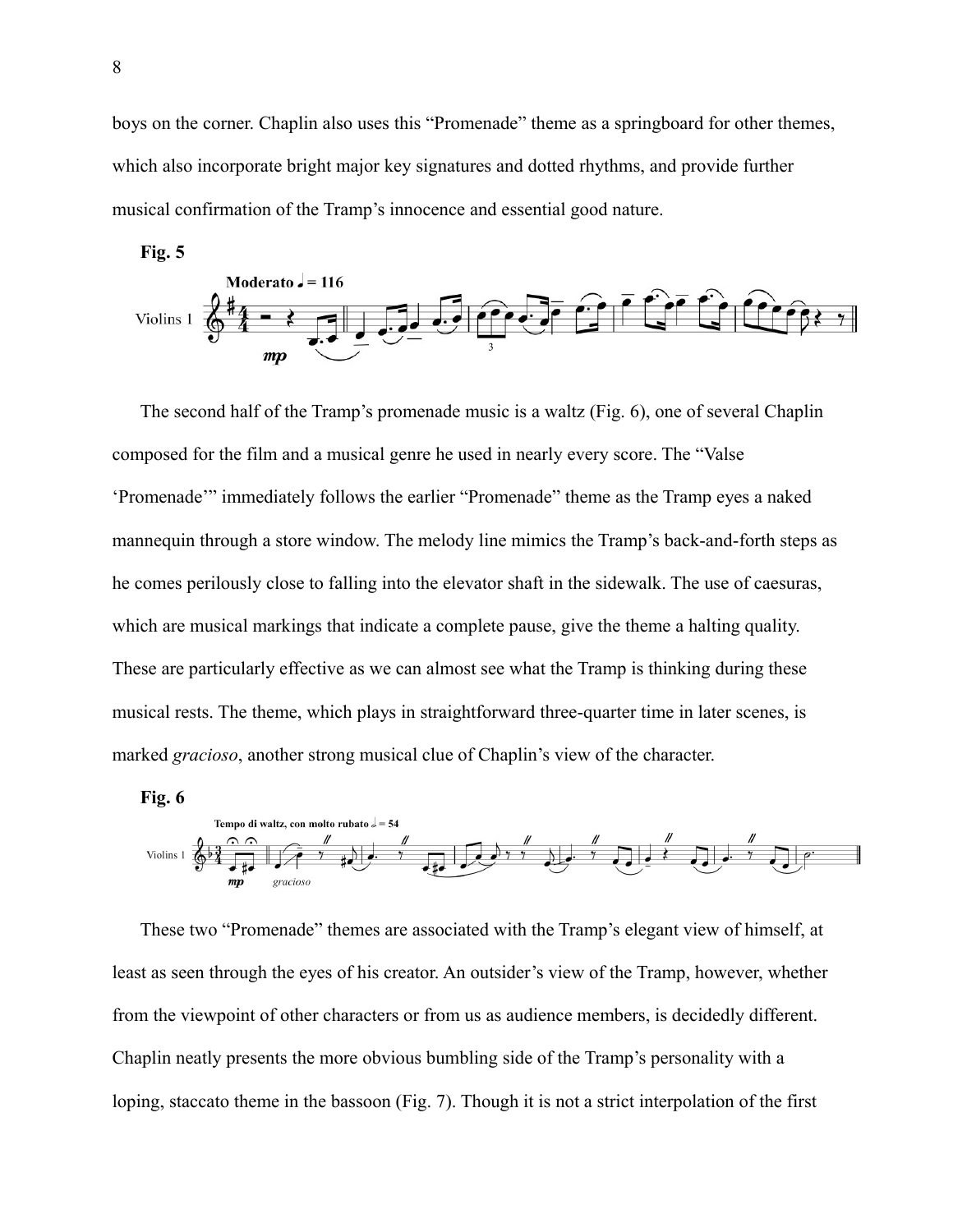"Promenade" theme, the dotted rhythms and triplets also relate this theme to its predecessor.

**Fig. 7**



The final theme under discussion basically bookends the score and is heard only twice within the body of the film at moments of maximum emotional impact. The first instance occurs after the Tramp drives the blind girl home in the millionaire's car. On the steps to her flat, he seals his affections with a kiss of her hand. In the memorable finale, the blind girl touches the Tramp's hand, finally realizing that he provided the money for the operation to restore her sight. In both cases, the glacial pace of the melody hovering over sustained chords gives the theme an ethereal quality and adds greatly to the poignancy of the scenes. In its earlier incarnation, the theme is scored softly for nearly the entire orchestra, with gentle, syncopated afterbeats in the accompaniment. For the emotional final scene, the *pianissimo* melody (Fig. 8) is delicately orchestrated for violin quartet and appropriately marked "tenderly" in the score.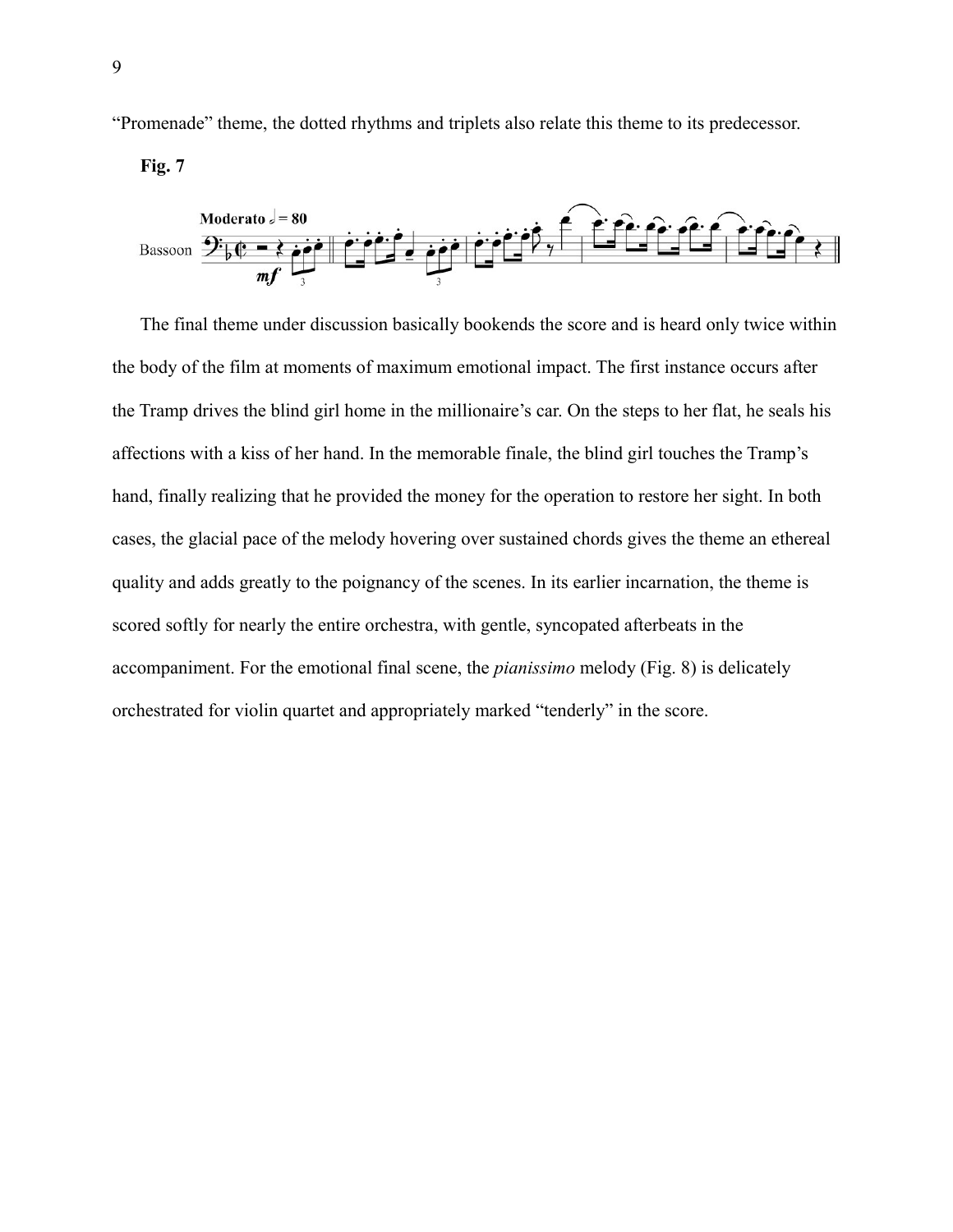

As Chaplin fades the film to black, he scores the music against our expectations. After such a delicate and heartbreaking visual and musical finale, why did Chaplin choose to close the score so forcefully in the full orchestra? Was it to cap off the film on a grand, dramatic scale? Or does it add even further to the ambiguity of what happens to the two characters after the final shot? The final A-minor chord does not lean toward a happy resolution. But in the 80 years since it was first shown, this classic ending is still open to interpretation and discussion, which has as much to do with Chaplin's music as his memorable visuals.

## **3. CONCLUSIONS**

After filming on *City Lights* ended on October 4, 1930, Chaplin immediately started work on the score. Beginning in November, and for the next two months, he collaborated with music associate Arthur Johnston and conductor Alfred Newman on the music. Recording sessions continued through most of January 1931, with some sessions lasting until two in the morning. Even following preview screenings, Chaplin and his associates still tinkered with the score to match newly edited scenes. This level of commitment, especially when paired with our previous discussion of Chaplin's attention to detail, strongly contradicts George Jean Nathan's criticism of Chaplin as a "shabby musician."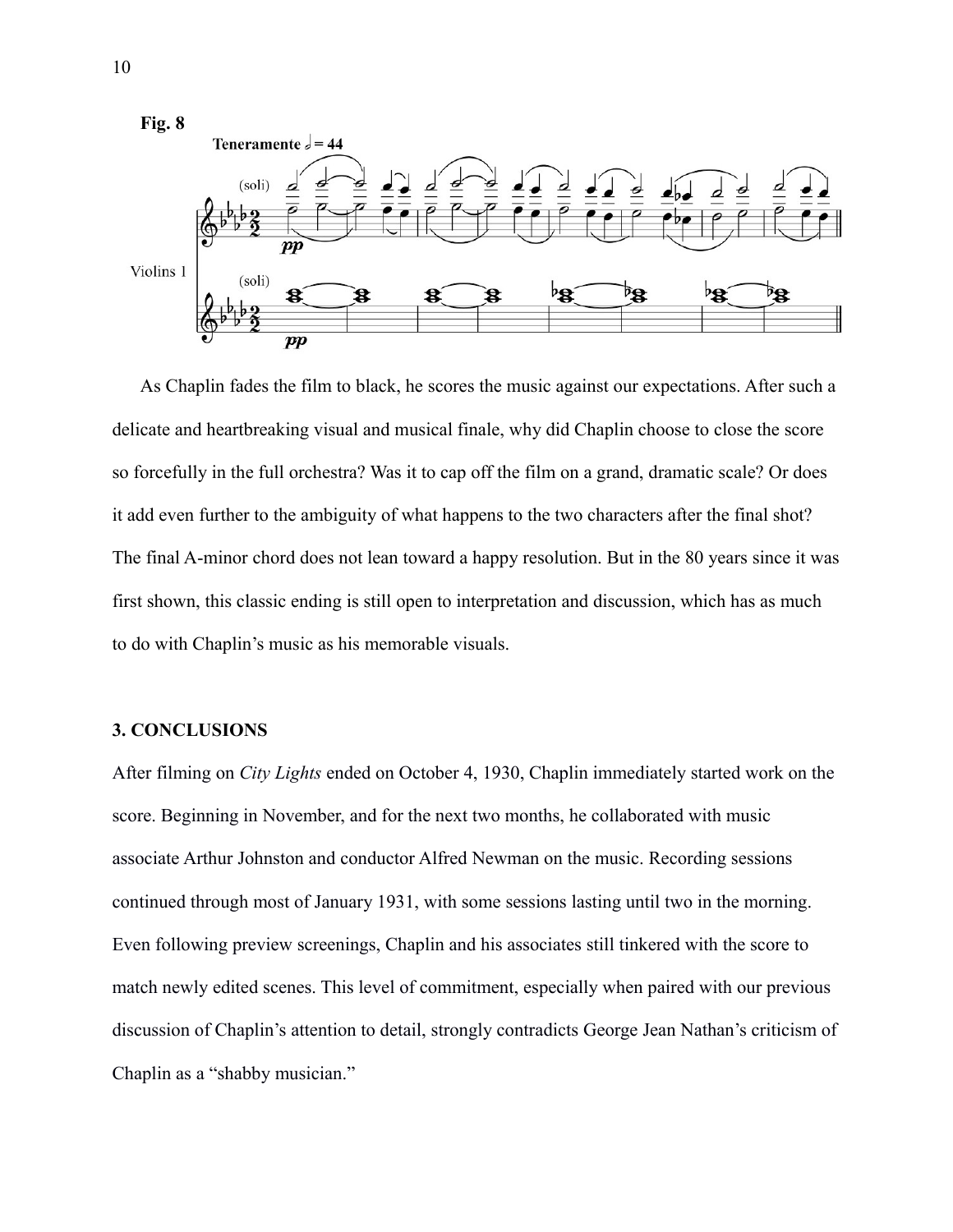Unfortunately, over the years music critics have dismissed Chaplin's musicianship because of his lack of formal musical education or ignored it altogether. This has harmed his place in film music history. But from the beginning of the sound era through today, Hollywood film composers by and large have used orchestrators and sometimes arrangers to help flesh out their scores—like Chaplin did—though how much of that is primarily due to the rigorous film schedules is up for debate. In addition, thanks to advances in technology, many film composers today who are not trained in composition and may not even be able to read music—again, like Chaplin—can now use sophisticated software to help them create their scores. Yet Chaplin's film music and his reputation as a composer are still rarely given the recognition they deserve.

But no one knew the Tramp better than Chaplin. And as one newspaper article noted at the time, there were many fine musicians in Hollywood synchronizing music to picture, but could they interpret the personalities of the stars as well as Chaplin had done for himself?[15](#page-12-14) David Raksin admitted that "no informed person" ever claimed that Chaplin had any of the essential techniques of composing, but neither did he feed his music associates a tune and let them take it from there. Chaplin and his associates spent hours, days and months in the projection room, running scenes and bits of action over and over, until he had shaped the music exactly the way he wanted it.[16](#page-12-15) And in that age of cinematic transition, Chaplin took on a role few filmmakers have had the audacity to attempt even today. Chaplin continued to compose the music for his films for the rest of his career. In the last decades of his life, he also re-released his earlier features from the silent era and many of his shorts, composing new scores for them as well. The result is an astonishing body of music composition unmatched by any other filmmaker.

Eric James wrote in his autobiography that "[Charlie] always wanted music that was tuneful even if a little old-fashioned. He once commented that if the public didn't like his picture they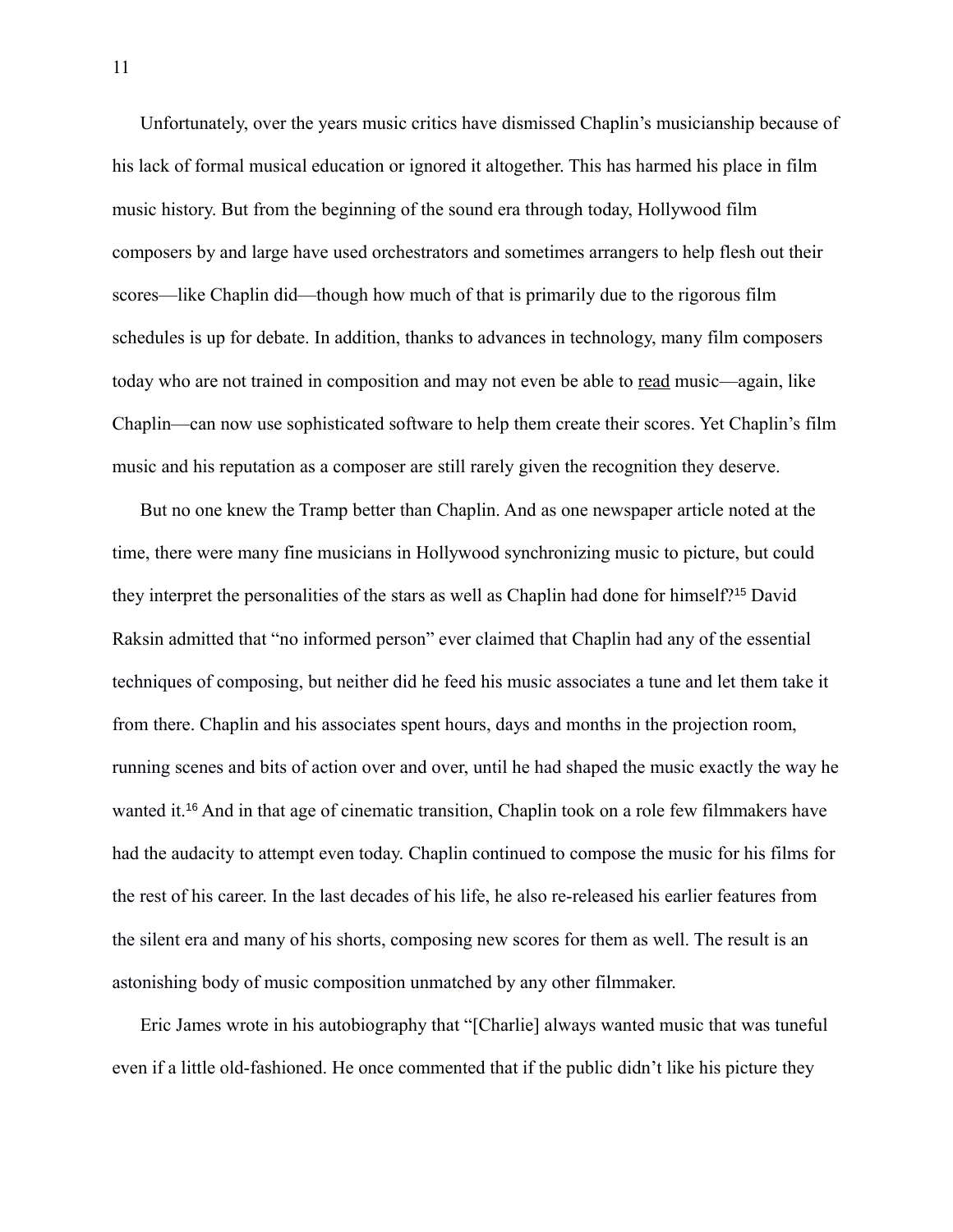should be able to close their eyes and enjoy the music!"[17](#page-12-16) But Chaplin also believed that the combination of pantomime and music formed what he called "the finest screen marriage." [18](#page-13-0) Sure, you can close your eyes and enjoy Chaplin's music without watching the Tramp's endearing antics on screen. But why divorce yourself from this loving marriage?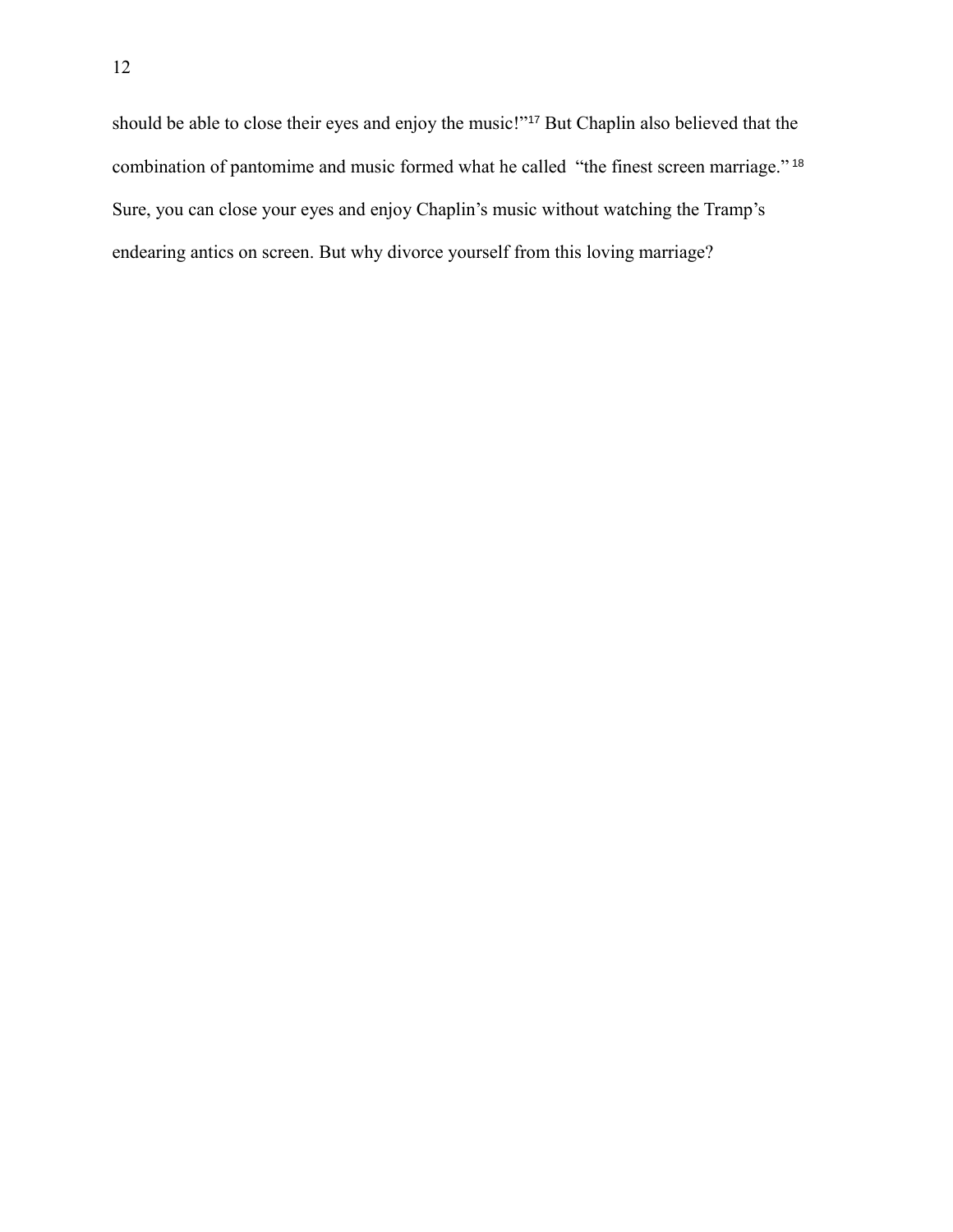<span id="page-12-1"></span> George Jean Nathan. *Passing Judgments*. Cranbury, New Jersey: Associated University Presses, Inc., 1970. 211.

<span id="page-12-2"></span>2 "Chaplin in Role of Composer as Well as Actor in *City Lights*," Uncited newspaper, 1931, in the *City Lights* file, Performing Arts Library, New York Public Library at Lincoln Center.

<span id="page-12-3"></span>3 Charlie Chaplin. *My Autobiography*. New York: Simon & Schuster, 1964. 226. Print.

<span id="page-12-4"></span>4 Eric James. *Making Music with Charlie Chaplin: An Autobiography*. Lanham, MD: Scarecrow, 2000. 71.

<span id="page-12-5"></span>5 David Raksin. *Modern Times*. Video Interview. Criterion Collection, 2010.

<span id="page-12-6"></span>6 David Raksin. "Life With Charlie." *The Quarterly Journal of the Library of Congress*, Vol. 40, No. 3 (Summer 1983), 243–244.

<span id="page-12-7"></span>7 Raksin. "Life with Charlie," p. 243.

<span id="page-12-8"></span>8 Charles Chaplin, Jr., Margaret Rau, and Neil Rau. *My Father, Charlie Chaplin*. New York: Random House, 1960. 229.

<span id="page-12-10"></span><span id="page-12-9"></span>9 James, p. 72.

10 Meredith Willson. *Photoplay* (December 1940).

#### <span id="page-12-11"></span>11

<span id="page-12-12"></span> "Musical Score Synchronized by Rene Williams, Conductor of the Kinema Orchestra, for *The Kid* from the Score Selected by Charles Chaplin," n.d., provided by Kate Guyonvarch, Association Chaplin.

<span id="page-12-13"></span>12 "Chaplin in the Role of Composer as Well as Actor in *City Lights*."

#### 13

Nathan, p. 212.

#### 14

<span id="page-12-14"></span>David Robinson. *Chaplin, His Life and Art*. New York: McGraw-Hill, 1985. 412.

<span id="page-12-15"></span>15 "Charlie Chaplin Uses Knowledge of Music to Enhance Pantomime," Uncited newspaper, n.d, in the Charlie Chaplin Archive, Cineteca di Bologna Library, Bologna, Italy.

<span id="page-12-16"></span>16 Raksin. "Life with Charlie," p. 243.

17 James, p. 71.

<span id="page-12-0"></span>1